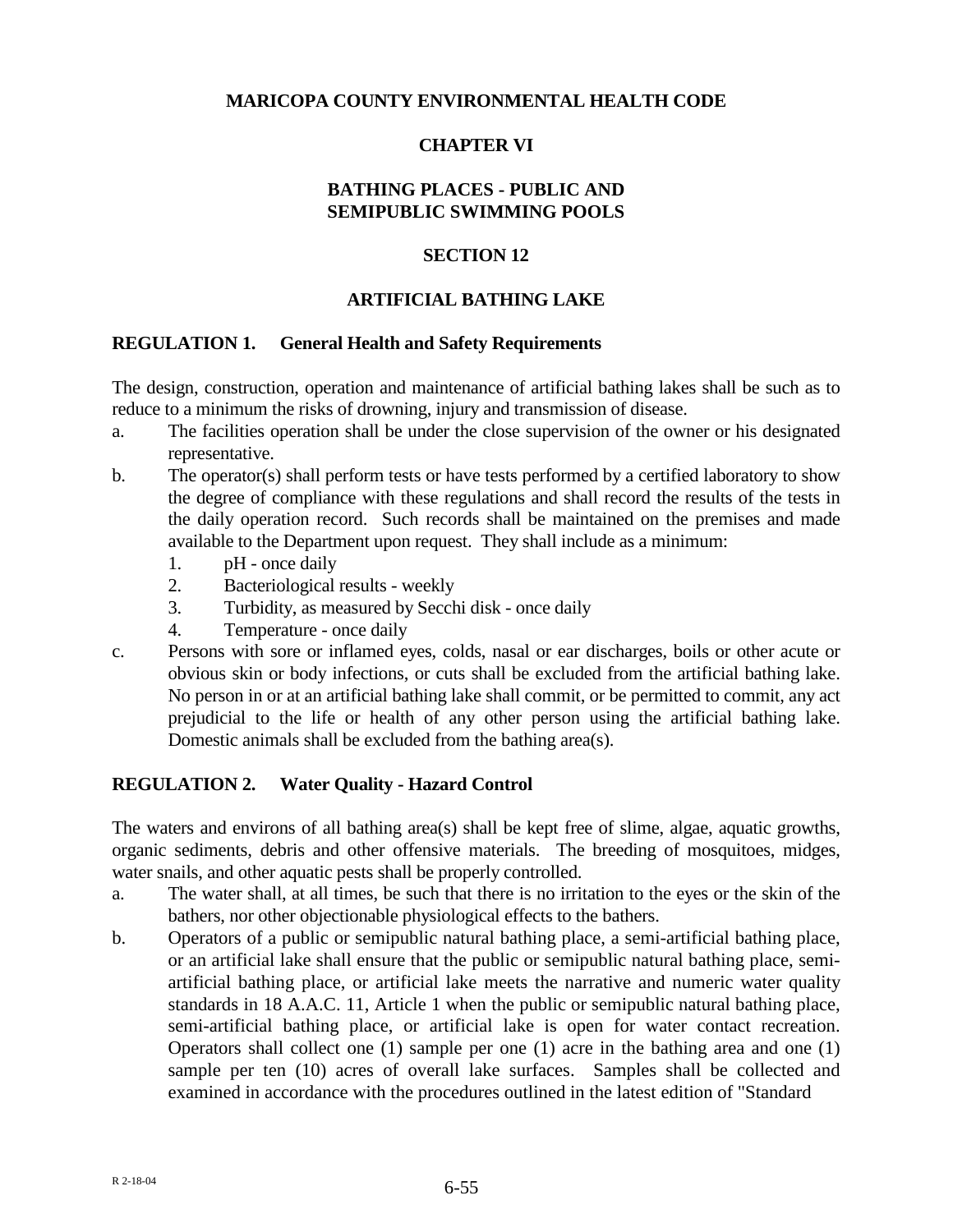Methods for the Examination of Water and Wastewater". The owner shall collect and submit weekly water samples for bacteriological examination on a routine basis while the bathing area is in active use.

- c. An artificial bathing lake shall be located so that it will not be adversely affected by the discharge of sewage or objectionable industrial wastes; nor shall it be so located that by its use it will affect the source of supply of a public water system.
- d. Water used in an artificial bathing lake must be obtained from a certified public water supply or an approved source. Treated sewage effluent is not an approved source.
- e. Water clarity shall be maintained free of turbidity and shall be sufficiently clear such that a Secchi disk is visible at a depth of five (5) feet from the side of a boat in the designated swimming area.
- f. When the bacteriological, pH or water clarity standards are not met, water contact recreation shall be halted and shall not commence until written approval is obtained from the Department.

# **REGULATION 3. Approval of Plans and Construction Required**

- a. No artificial bathing lake shall be constructed, nor shall any bathing lake now or hereafter existing be materially altered or enlarged before complete plans and specifications, together with such further information as the Department may require, has been submitted to and received the written approval of the Department.
- b. Approval of artificial bathing lakes will be based upon the results of a sanitary survey of the drainage area and results of examination of bacteriological, chemical and physical quality of the water in the proposed bathing area.

General construction plans submitted to this Department shall include, but are not limited to, the following:

- 1. A sanitary survey of the area's watershed.
- 2. The water circulation and dilution patterns.
- 3. A description of the proposed activities; and
- 4. Grading and drainage plans.

Every proposed operation shall be adequately considered by a detailed study to anticipate all potential hazards of mechanical, chemical, microbiological and other relevant dangers.

- c. An application or approval of any proposed artificial bathing lake shall be made to the Department by the owner on forms furnished by the Department. Such application for approval shall accompany the plans and specifications at the time of submission to the Department for review.
- d. If any additional construction or modification of the facility shall be required, plans and specifications of the proposed facility shall be submitted for approval as required in Regulation 3, b.
- e. Plans and specifications shall be submitted to the Department at least 30 days prior to the date upon which action is desired. Plan documents submitted for approval shall include a general plot plan, plans and specifications showing the shape, dimensions, water treatment and pumping facilities, piping arrangement and sizes, source of water supply, method of disposal of wastes, together with all pertinent data upon which the design is based, including capacities of the various units, safety equipment, and other information necessary to permit a clear and full understanding of the proposed project. Detailed plans of bathhouses, dressing rooms, toilets, recreational and other bathing appurtenances shall be included.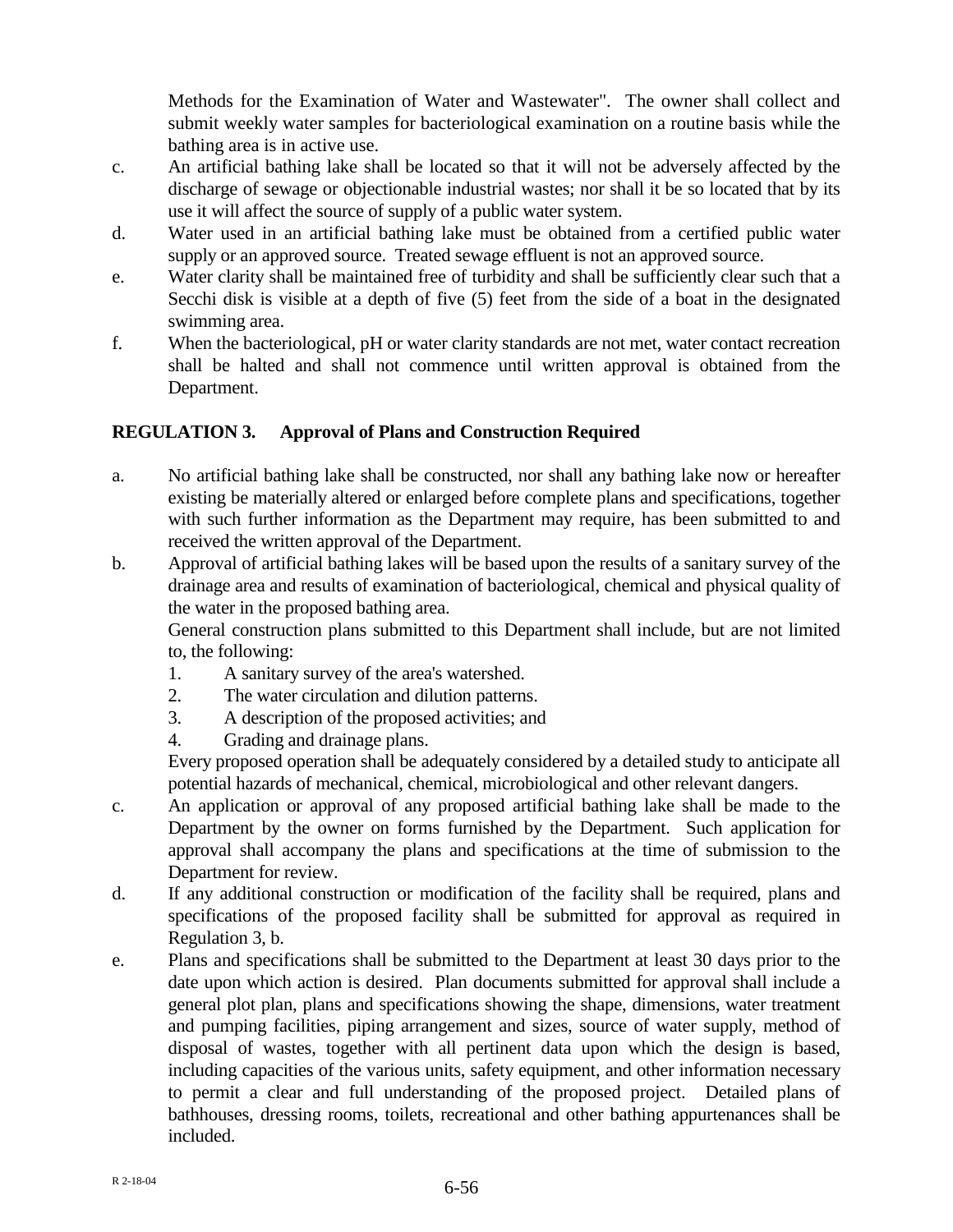- f. All plans specifications submitted to the Department for approval must have been prepared by, or under the supervision of, a currently Registered Arizona Professional Engineer who is licensed to practice in the State of Arizona, who shall certify that the plans comply with these Regulations.
- g. All work shall conform to approved plans and specifications. Should it be necessary or desirable to make any changes in the approved plans and specifications of the proposed work, revised plans and specifications, together with a written statement of the reasons for such change, shall be submitted to the Department for review. Approval must be obtained in writing before the work affected by the change is undertaken.
- h. The Department will, upon receipt from the applicant of reasonable advance notice of readiness therefore and of the required inspection fees, make necessary inspections to determine that the artificial bathing lake is in compliance with these Regulations. It shall be deemed acceptable only after examination and issuance of written approval by the Department.
- i. Before initial approval shall be given for the operation of an artificial bathing lake, the currently registered engineer shall certify that the completed bathing lake is constructed in accordance with the approved plans and specifications.

# **REGULATION 4. Permit Required**

No artificial bathing lake shall be maintained or operated in Maricopa County without a permit in force issued by the Department. The permit shall be displayed in a conspicuous place on the premises where it may be readily observable by the public.

# **REGULATION 5. Standards and Construction**

- a. Shape: The bathing shorelines shall be formed and maintained in wide curves, shall avoid sharp angles or narrow confined inlets and shall otherwise avoid any design likely to impede circulation, obstruct visibility, or create any public health or safety hazard. A supplemental means of circulation (inflow and outflow of water) shall be provided. Such supplemental circulation methods require approval by the Department.
- b. No natural or artificial projections may adjoin a bathing area, which would increase the freeboard to more than eight (8) inches.
- c. All swimming/wading and similar water contact activities shall be restricted to specified areas which shall be conspicuously marked by bright orange colored buoys delineating the other perimeter of said areas. Such buoys shall be placed at proper intervals not greater than 100 feet, be of such size to be visible at a distance of 100 feet, and be marked with large contrasting colored numerals or signs sufficient to inform users of the water depth at such buoys, and shall otherwise be sufficient to warn users and boaters of the water swimming area limits. The bottom slope of the swimming/wading areas from the shoreline to the five (5) foot depths shall be not more than one (1) foot vertical in each 12 feet horizontal. Access to swimming, bathing and wading areas shall be controlled.
- d. Bottom composition: The bottom of the swimming and wading area from the shoreline to the five (5) foot depth shall be covered with river-run rounded sand particles light in color or other approved light-colored material, and sufficiently thick to prevent abrasion of feet by rocks and to contrast a submerged bather's body against a light-colored background.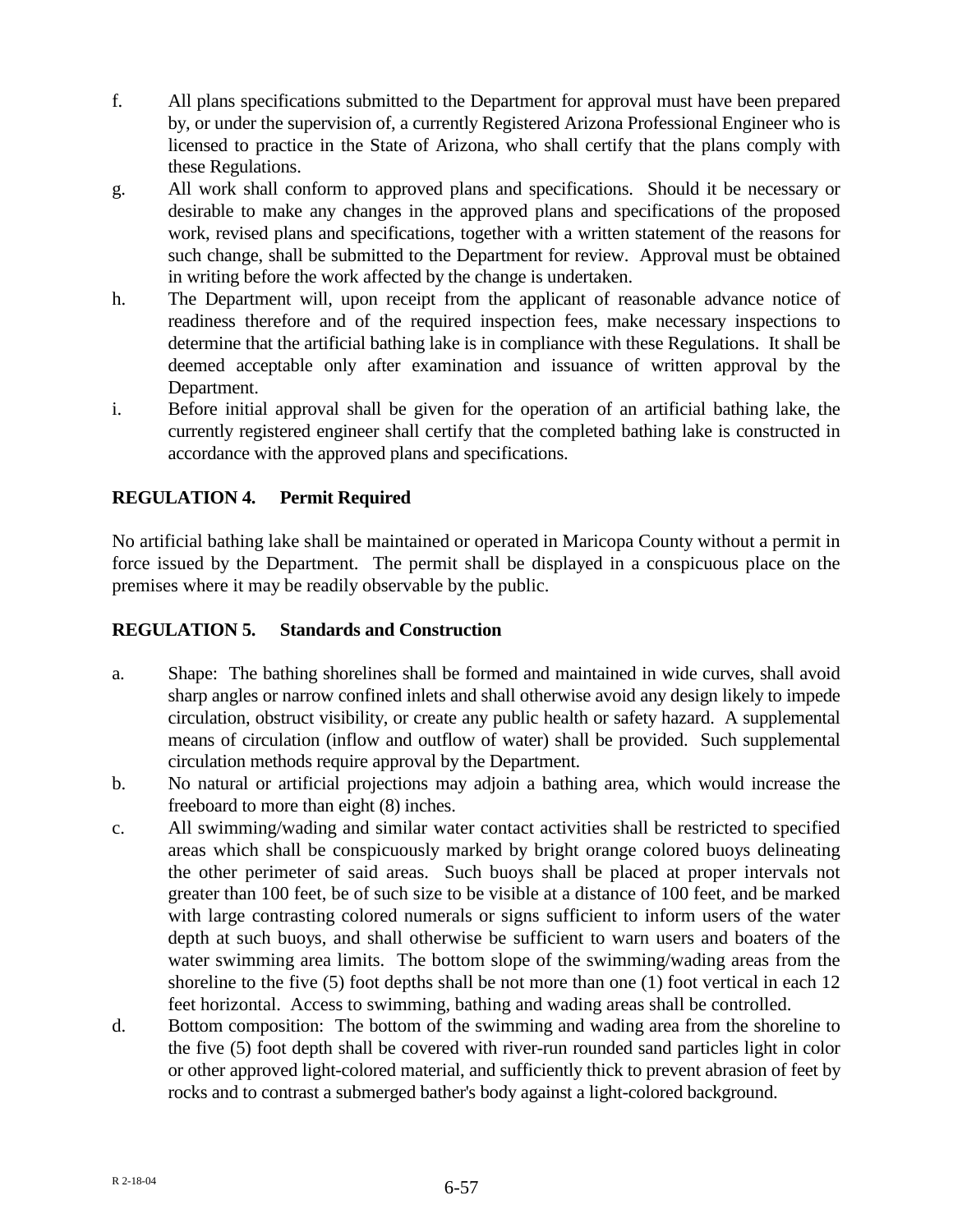e. Deep swimming area: Where the depth of the artificial bathing lake exceeds five (5) feet a deep swimming area may be provided. This area shall have a relatively smooth bottom and should be free from projections.

Diving may be permitted in the deep swimming area provided that:

- 1. Depth of water is a minimum of 12 feet;
- 2. This depth must extend a minimum of 20 feet in front of the end of the board or diving platform;
- 3. The diving board or diving platform must be secured to a rigid structure;
- 4. A lifeguard must be stationed in the immediate vicinity of the diving area; and
- 5. The diving board or diving platform height shall not exceed one (1) meter.
- 6. The area shall be conspicuously marked by bright orange colored buoys located at the outer perimeter of said areas. Such buoys shall be placed at proper intervals of not greater than 25 feet and be of such size as to be visible from a distance of 100 feet and marked with large contrasting numerals or signs sufficient to inform users of water depth at such buoys and shall otherwise be sufficient to warn other users and boaters of the diving area limits.
- 7. The others shall provide and maintain on file with Maricopa County a current certificate of public liability insurance evidencing minimum limits of seven million dollars (\$7 million) combined single limit for bodily injury and property damage liability. The certificate must further clearly indicate that Maricopa County is an additional insured and that no changes or modifications shall be effective in the coverage without 30 days prior notice to the offices of the Maricopa County Environmental Services Department, Division of Environmental Health.
- 8. Slides and other similar water recreation devices must comply with the standards for diving.
- f. Artificial bathing lakes which allow power boats, jet skis, or any other vehicle or device with an internal combustion engine shall prohibit wading, swimming and bathing.
- g. Water levels in artificial bathing lakes shall be continuously maintained at the design level of plus or minus six  $(\pm 6)$  inches.
- h. Surface drainage: Except for natural springs and streams, all surrounding surface drainage, such as from streets, gutters, and every other significant source of polluted water from the land surrounding the body of water, shall be properly diverted away from the artificial bathing lake and disposed of in such a manner so as to not create a public nuisance.

# **REGULATION 6. Lifeguards**

- a. At least one (1) lifeguard and one (1) elevated lifeguard chair shall be provided for each 2,000 square feet of designated bathing area or 150 bathers as approved by the Department.
- b. A lifeguard safety plan shall be submitted which includes stationing and areas of responsibility. The plan shall include and consideration is given to depth, line of sight, bathing loads, training procedures, emergency procedures, lifeguard rotation, and other special conditions, which might affect the safety of the bathers. The plan must ensure the safety of bathers and be on file with the Department.
- c. Lifeguards shall be in constant attendance during bathing hours and no bathers shall be permitted in the designated swimming area(s) unless lifeguards are provided.